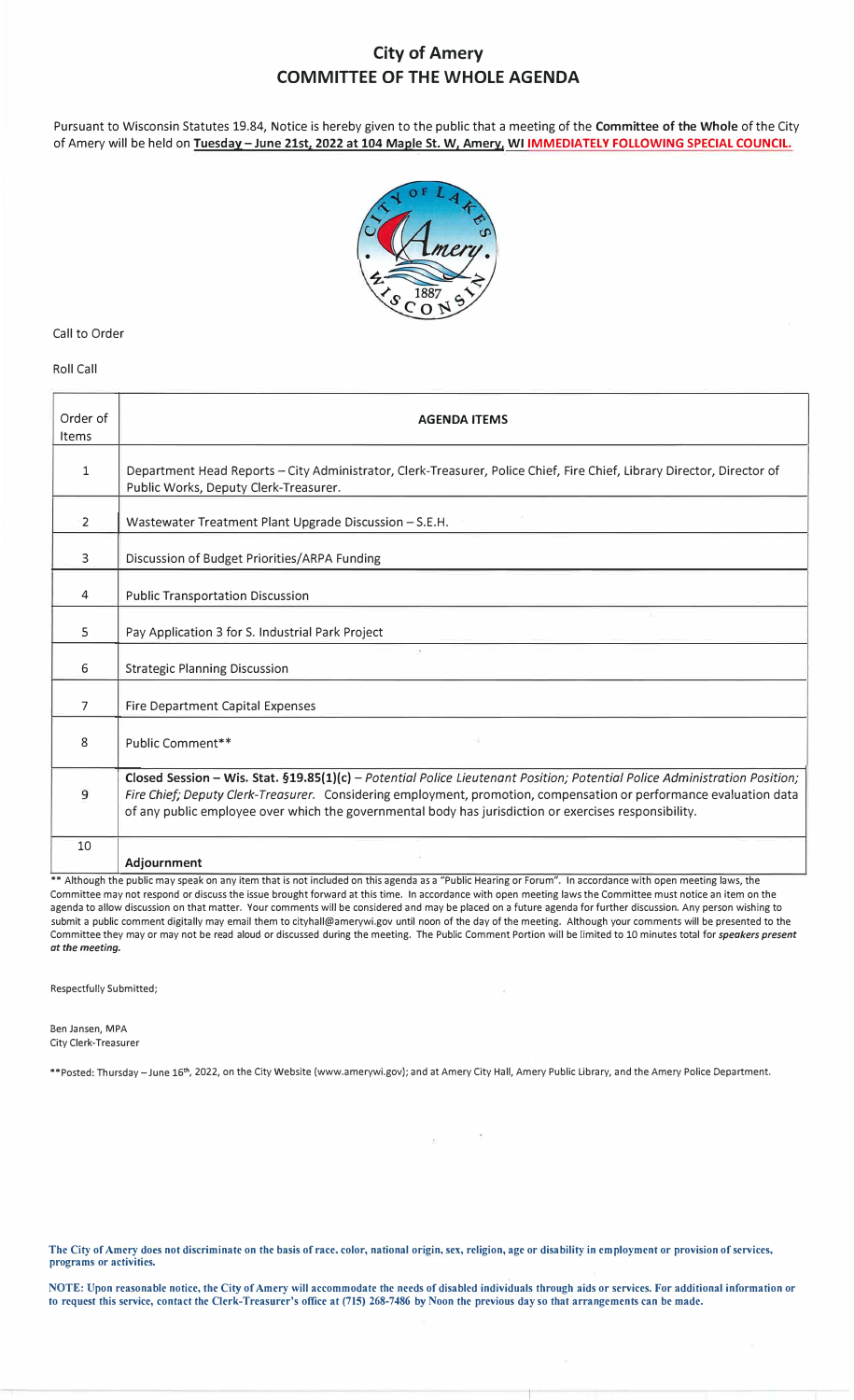<span id="page-1-0"></span>

**City** Administrator

**Patty Bjorklund City Administrator/WCMC, CMC, CMTW**  104 South Maple St., Suite A Amery, WI 54001 patty.bjorklund@amerywi.gov www.amery.gov 715-268-3411

### **Monthly Report - June 21, 2022**

**2023 Budget:** Ben and I are working on the Budget for 2023. We would like to start Budget Meetings in July. I will keep everyone on Council apprised on this.

**South Industrial Park:** I heard from Erik Henningsgard that South Industrial Park progress is moving along. Curb and gutter will go in shortly. The area needs to dry up and preparation will begin for that process.

**Cell Tower Decommission:** Removal of all infrastructure relative to the cell service on the Water Tower is moving along and should be complete by months' end. There is a cage located on the ground that was agreed upon years ago to stay which belonged to Nextel/Sprint. I am working with SEH to complete all processes and T-Mobile/Sprint will pay the lease to cover the expense to decommission the site and bring it back to its prior state per the lease.

**Street Pole Banners:** I have been working with Signation who did all of our signs inside of the Amery City Center. They are putting together very attractive Street Pole Banners that will go through the permitting process and will be approved shortly. The Amery Community Club has offered to pay for½ the cost of the banners which will cost approximately \$3,000. This is the start of the process of doing Wayfinding Signs that will be prominent throughout the City.

**Bowmar Appraisal:** The push to finish the valuations of all property is happening with the City Assessors. The focus is on Residential properties in the city. This is our final year for valuations of property and we will have costs for that ready at Board of Review which is moved out to October. If anyone sees vehicles looking at their property, these are most likely the City Assessors.

**Developers in the City:** I have been working closely with a few prospective Developers who are interested in doing projects within the city and its outskirts. When the projects materialize, I will keep everyone posted.

**Wisconsin Department of Revenue: American Rescue Plan Act (ARPA)** - **Local Fiscal Recovery Funds (LFRF):** Tonight, I would like to discuss potential uses of the ARPA funds that the City of Amery received dating back to last year with the first installment. The 2<sup>nd</sup> installment is set to arrive next Monday.

**Airport Manager:** Public Works Director, Jeff Mahoney and myself will be sharing duties as Airport Manager. The day-to-day operations of the airport grounds, (fuel, maintenance, courtesy car, etc.) will fall to Jeff. The Administration portion (grants, filings, payments, etc.) will fall to me. We had an Airport Commission Meeting last week, and we will continue to keep council informed with status updates regarding the Amery Municipal Airport.

**Lieutenant Position:** Police Chief, Tom Marson as well as myself and outside agency Police staff will start the interview process for Lieutenant on: Monday - June 27, 2022.

**Wisconsin City/County Manager Association (WCMA)** & **International City/County Management Association (ICMA) Summer Conference:** I attended the Summer Conference held in Fontana, WI for combined training from the WCMA and ICMA. The training is beneficial for City Administrators like myself. It's a good way for all of us to share thoughts and ideas as well as help each other face challenges relative to the job. We also walk away learning something new.

### **Upcoming Events:**

**July 4, 2022- Monday- Independence Day (City Offices Closed) July 6, 2022** - **Council Meeting@ 5:00 PM July 11, 2022** - **July 15, 2022** - **Clerk/Treasurer** & **Deputy Clerk/Treasurer Training** July 13, 2022 - Coffee with the Mayor (City Center) @ 4:00 PM July 19, 2022 - Committee of the Whole Meeting @ 5:00 PM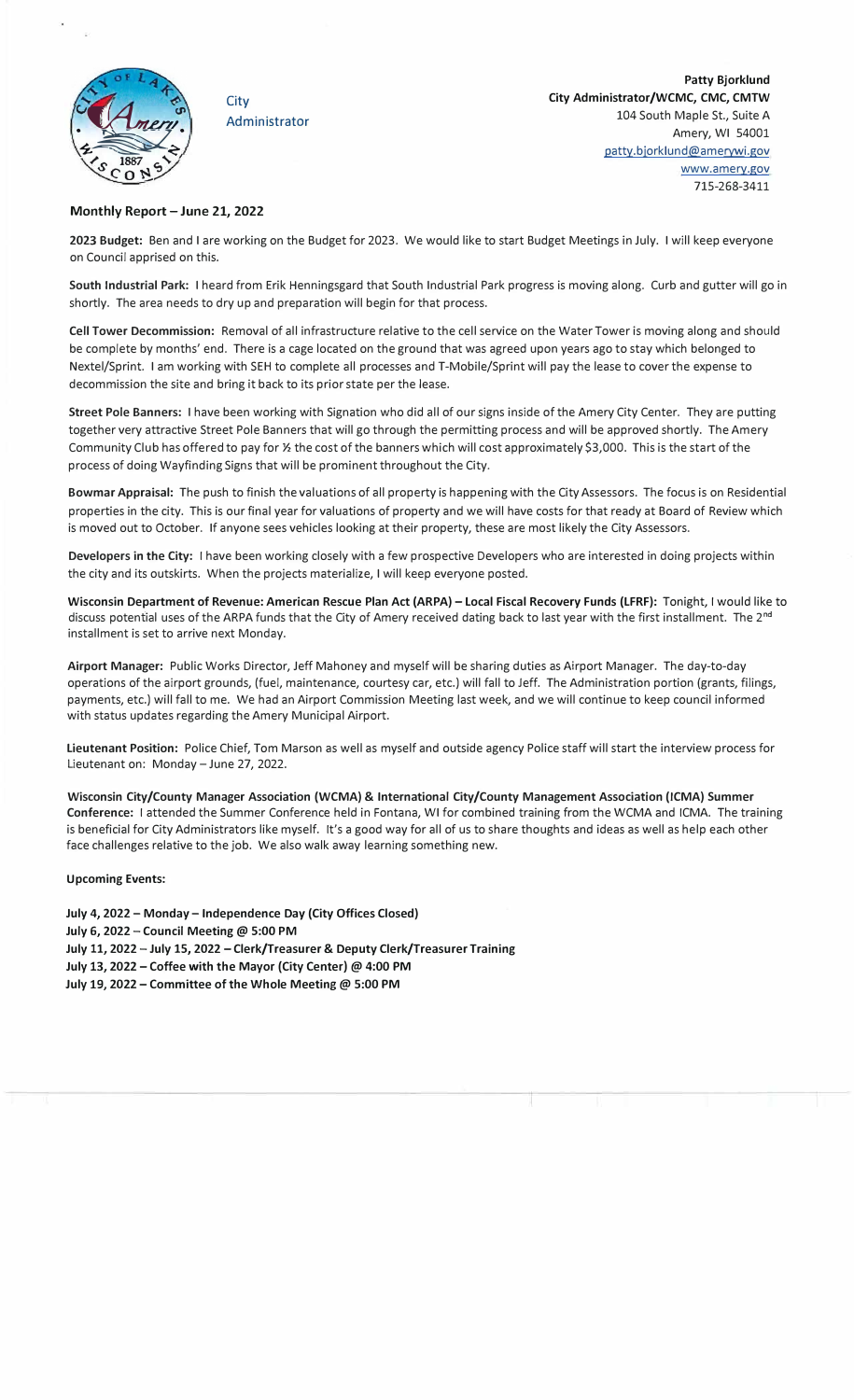# **Executive Summary**

The City of Amery's Wastewater Treatment Plant (WWTP) currently consists of fine screening, grit removal, an anaerobic selector tank, a two-ring oxidation ditch, one final clarifier, ultraviolet (UV) disinfection, sludge storage, centrate storage, and sludge thickening. Most of the WWTP was constructed in the mid-1940s to late 1960s with significant upgrades occurring in 1995, and still achieves good treatment. The influent flow and biochemical oxygen demand (BOD) loading to the plant is approaching design conditions.

As discussed in Section 5, the Amery WWTP has several unit processes that have either exceeded their useful life, are operating over design capacity, or experience operational issues. Alternatives for ensuring reliable treatment into the future are developed in this section. Multiple options for WWTP Improvements were analyzed, including a no-improvement alternative, relocating to new site, and upgrading at the existing location.

It is recommended, based on the monetary and non-monetary evaluations and owner preference, that the City of Amery select Alternative 4a: Upgrading the Existing WWTP utilizing a Sequencing Batch Reactor (SBR). This alternative will provide reliable treatment and allow for future growth.

The new WWTP would consist of similar unit processes as the existing plant, including a new fine screen and grit removal, an SBR, rehabilitation of the existing UV disinfection system, and retrofit of existing tankage for sludge and centrate storage. A new preliminary treatment building will also be constructed to house the new fine screen and grit removal

The preliminary layout of the proposed SBR is composed of two square basins, each having a length and width of 40 feet, where equalization, primary clarification, biological treatment and clarification can all be achieved in a single reactor vessel, eliminating the need for clarifiers. Details of the SBR design will be further developed during the design phase.

The opinion of probable construction cost for Alternative 4a is \$7,689,000.00. This includes construction costs with 25 percent construction contingency, and design and construction engineering.

A setback distance of 500 feet is required for any mechanical treatment facility, per Wisconsin Administrative Code Section NR 110.15. The City of Amery's current WWTP site does not meet this requirement, so the waiver provisions within NR 110.15(3)(d)2 would need to be utilized. The City will make reasonable attempts to execute agreements with property owners within 500 feet of the WWTP, indicating their consent to the construction and operation of the WWTP on the current site. The City will also enact a zoning ordinance which prohibits future construction within the applicable separation distances to prevent future encroachment.

The City of Amery intends to apply for funding from the Clean Water Fund Program to finance these upgrades. This program allows municipalities to receive financial assistance in the form of subsidized loans, additional subsidy to reduce the size of a loan or a combination of the two to keep project costs low.

Initial sampling indicates that the current WWTP (and the proposed WWTP) is capable of meeting the proposed E. Coli limits that are outlined in the current WPDES permit. As such, no additional compliance schedule milestones should be necessary for that specific requirement.

SEH is a registered trademark of Short Elliott Hendrickson Inc.

FACILITY PLAN AMERY 160422

-

-

<span id="page-2-0"></span>..\_

--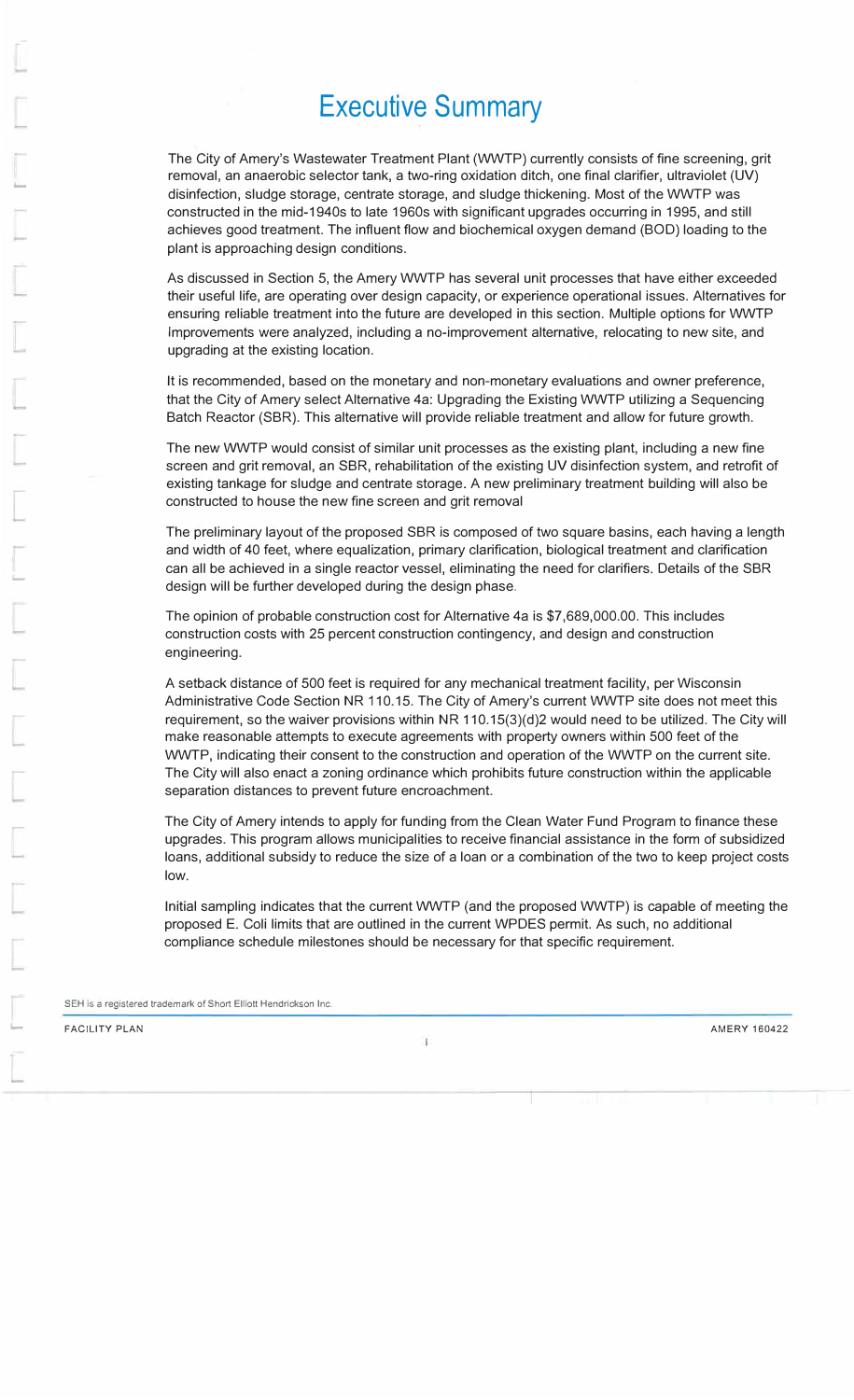<span id="page-3-0"></span>

June 16, 2022

RE: City of Amery South Industrial Park Road-Application for Payment SEH No. AMERY 153333 14.00

Patty Bjorklund - WCMC, CMC, CMTW City Administrator City of Amery 104 Maple Street W. - Suite A Amery, WI 54001

Dear Mrs. Bjorklund:

Albrightson Excavating Inc. (Albrightson) has submitted an application for payment for the work completed on the South Industrial Park Road project. The application for payment includes water and sewer main extensions, storm sewer installation, and other miscellaneous items.

The contract price for the project is \$1,508,152.30. The contract is paid by unit price, therefore Albrightson is paid at a unit price for the total units of bid items installed/completed. Albrightson has completed \$927,610.29 of the project, less 5% in retainage and previous payment, and is requesting payment of \$234,442.81.

| <b>Contract Amount</b> | \$1,508,152.30 |
|------------------------|----------------|
| Work Completed to Date | \$927,610.29   |
| Less 5% Retainage      | \$46,380.51    |
| Less Previous Payment  | \$646,786.97   |
| <b>Payment Request</b> | \$234,442.81   |

We have reviewed Application for Payment No. 3 and would recommend authorization of payment.

If you have any questions please let us know.

Sincerely,

SHORT ELLIOTT HENDRICKSON INC.

 $\geq$ *, (*   $\Rightarrow$ 

Erik Henningsgard, PE Project Manager (Lie. MN, WI)

Engineers | Architects | Planners | Scientists

Short Elliott Hendrickson Inc., 156 High Street, Suite 300, New Richmond, WI 54017-1128 715.246.9906 | 888.881.4281 | 888.908.8166 fax. | sehinc.com SEH is 100% employee-owned | Affirmative Action-Equal Opportunity Employer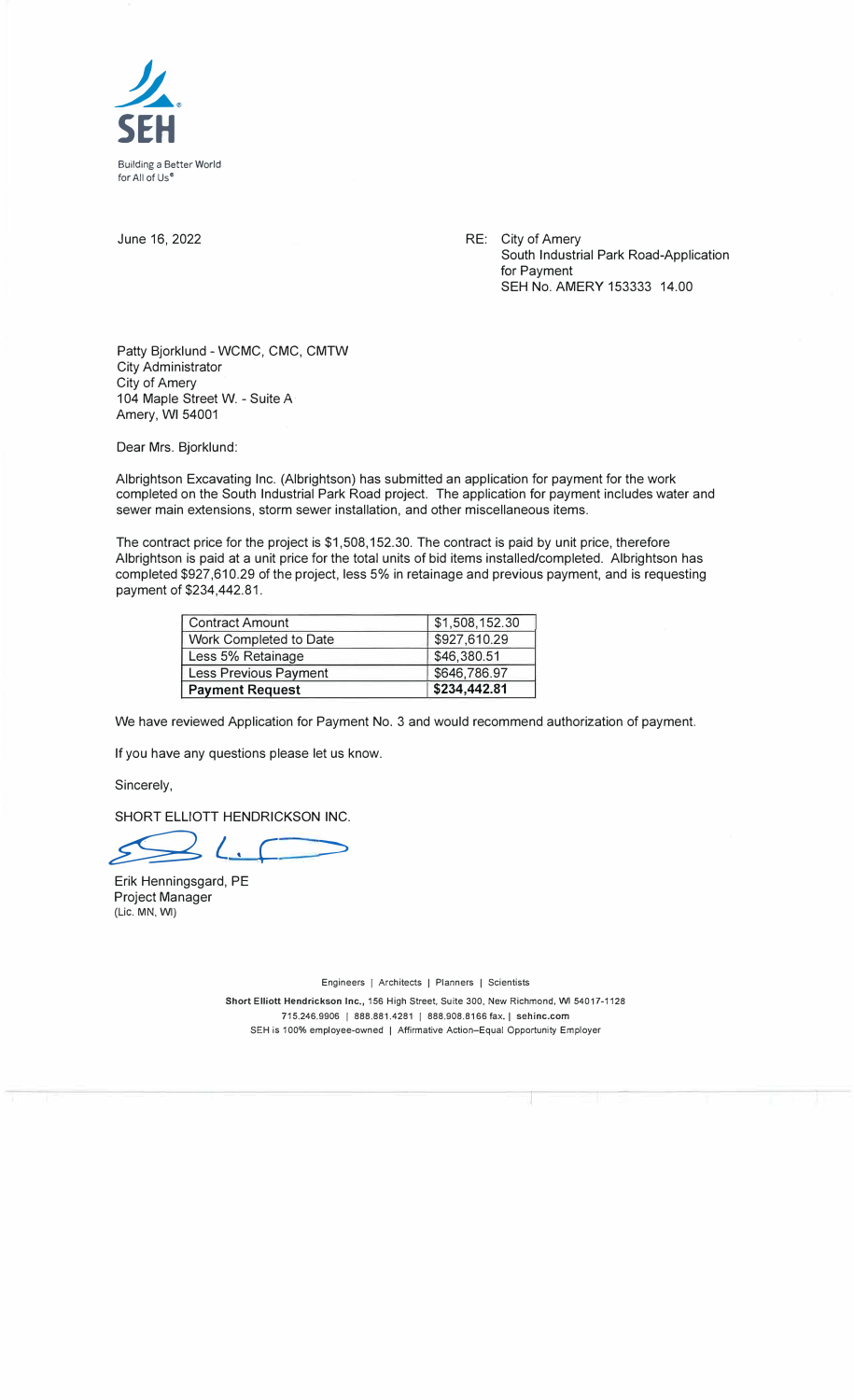Patty Bjorklund - WCMC, CMC, CMTW June 16, 2022 Page 2

### Attachment: Application for Payment No. 3

c: Ben Jansen, City Clerk-Treasurer, Zoning Administrator Jeff Mahoney, Director of Public Works Adam Hensel, Albrightson Excavating Inc.

l\sehnr\projects\aela\amery\15333317-const-svcsl 73-app-pymtlafp312022.0616 \_ amery153333 \_ ap3.docx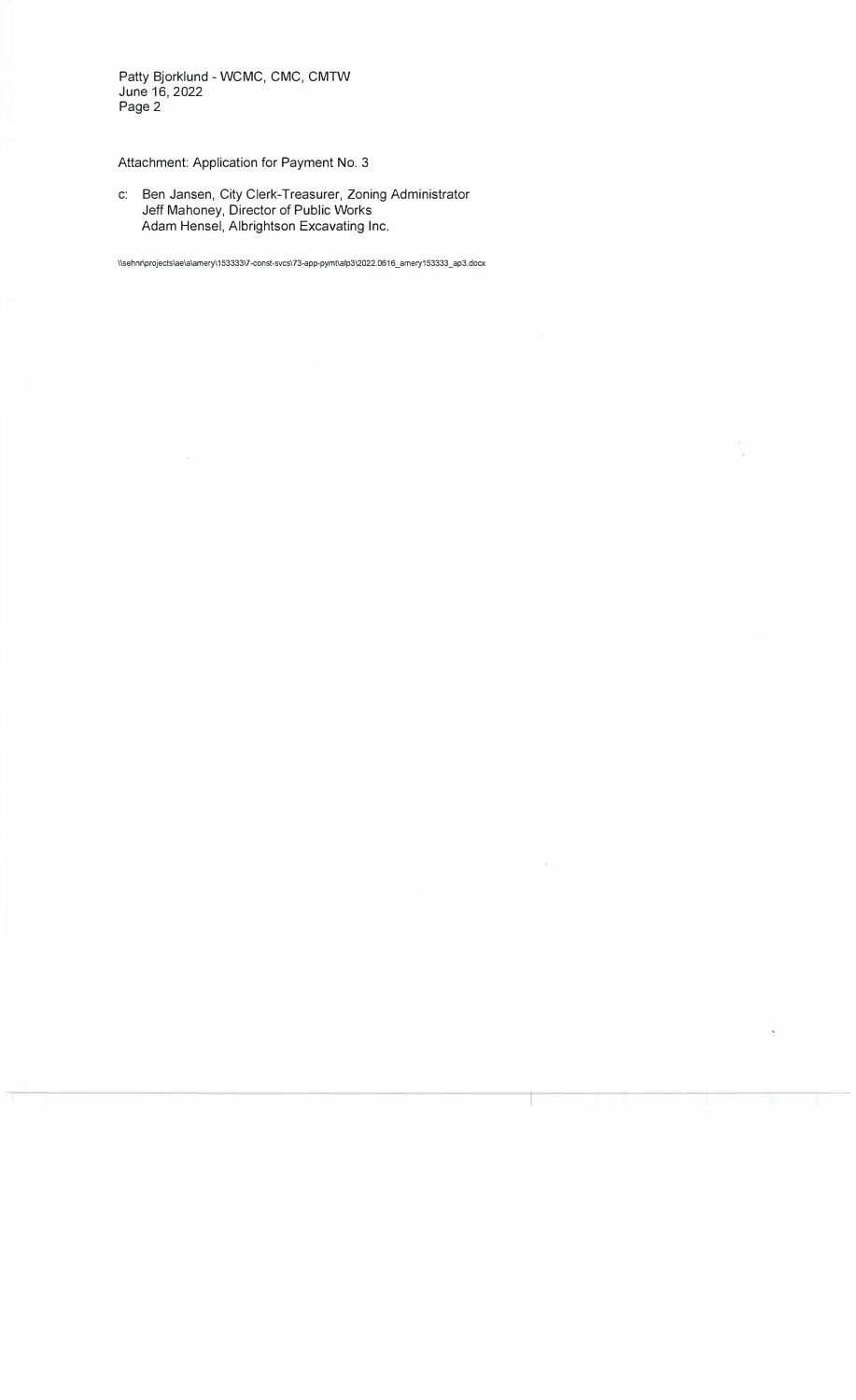

## **Application for Payment**<br>
(Unit Price Contract)

Eng. Project No.: AMERY 153333 Location: Amery, Wisconsin

Contractor Albrightson Excavating Inc. Contract Date November 5, 2021

Contract for South Industrial Park Road

345 Southside Drive

Woodville, WI 54028 Contract Amount \$ 1,508,152.30

Application Date 6/8/22 6/8/22 For Period Ending 6/5/22

| Item No.   | Item                                    | <b>Unit</b> | Est.<br>Quantity | Quantity<br>to Date | <b>Unit Price</b> | <b>Total Price</b> |
|------------|-----------------------------------------|-------------|------------------|---------------------|-------------------|--------------------|
| 01 21 00   | Contingency (\$25,000)                  | LS          | 1                |                     | \$25,000.00       |                    |
| 01 55 25.1 | Maintenance of Traffic                  | LS          |                  | 0.5                 | 1,800.00          | \$900.00           |
| 01 71 13.1 | Mobilization                            | LS          | 1                | 0.55                | 20,425.00         | \$11,233.75        |
| 02 41 33.1 | Remove and Salvage Hydrant and          |             |                  |                     |                   |                    |
|            | Valve                                   | Each        | 1                | 1                   | 550.00            | \$550.00           |
| 02 41 33.2 | <b>Remove Culvert</b>                   | LS          | 1                | 1                   | 600.00            | \$600.00           |
| 02 41 33.3 | <b>Remove Existing Asphalt Pavement</b> | SY          | 71               | $\overline{71}$     | 3.00              | \$213.00           |
| 02 41 33.4 | <b>Remove Existing Culvert</b>          | Each        | $\overline{c}$   | $\mathbf{1}$        | 500.00            | \$500.00           |
| 02 41 33.5 | Remove and Replace Storm Sewer          | Each        | 3                | $\overline{3}$      | 800.00            | \$2,400.00         |
| 31 11 00.1 | Clearing & Grubbing                     | Acre        | 5.9              | $\overline{3}$      | 3,500.00          | \$10,500.00        |
| 31 23 10.1 | Common Excavation - Roadway (P)         | CY          | 10873            | 5436.5              | 6.85              | \$37,240.03        |
| 31 23 10.2 | <b>Common Excavation - Stormwater</b>   |             |                  |                     |                   |                    |
|            | Pond (P)                                | CY          | 7494             | 7494                | 7.85              | \$58,827.90        |
| 30 23 10.3 | <b>Excavation Below Subgrade</b>        | CY          | 100              | 200                 | 38.00             | \$7,600.00         |
| 31 23 19.1 | Dewatering                              | LS          | 1                | 0.5                 | 1,600.00          | \$800.00           |
| 31 23 30.1 | Granular Backfill, Grade 1, WisDOT      |             |                  |                     |                   |                    |
|            | 209                                     | CY          | 6390             | 395                 | 12.60             | \$4,977.00         |
| 31 25 10.1 | Silt Fence Delivered, Maintained and    |             |                  |                     |                   |                    |
|            | Installed                               | LF          | 3497             | 4170                | 1.40              | \$5,838.00         |
| 31 25 10.2 | Erosion Mat Class I, Type B             | SY          | 5857             |                     | 1.10              |                    |
| 31 25 10.3 | Erosion Mat Class II, Type C            | SY          | 280              |                     | 4.00              |                    |
| 31 25 10.4 | <b>Inlet Protection</b>                 | Each        | 9                | $\overline{0}$      | 50.00             |                    |
| 31 25 10.5 | Sediment Control Log                    | LF          | 96               |                     | 6.00              |                    |
| 31 25 10.6 | <b>Tracking Pad</b>                     | Each        | 1                | 1                   | 800.00            | \$800.00           |
| 31 34 15.1 | Geotextile Fabric, Type SAS             | SY          | 9585             | 555                 | 1.75              | \$971.25           |
| 31 37 00.1 | Riprap, Light                           | Ton         | 4                |                     | 65.00             |                    |
| 31 37 00.2 | Riprap, Medium                          | Ton         | 578              | 725.4               | 53.45             | \$38,772.63        |
| 32 11 14.1 | <b>Testing Rolling</b>                  | <b>STA</b>  | 14.5             |                     | 25.00             |                    |
| 32 11 26.1 | <b>Crushed Aggregate Base Course</b>    | Ton         | 9090             | 60.44               | 13.75             | \$831.05           |
| 32 11 26.2 | <b>Gravel Road Base</b>                 | Ton         | 214              | 232.15              | 13.75             | \$3,192.06         |
| 32 12 18.1 | Asphaltic Pavement, 4 MT 58-34 S        | Ton         | 927              |                     | 90.35             |                    |
| 32 12 18.2 | Asphaltic Pavement, 3 MT 58-28 S        | Ton         | 1622             |                     | 85.65             |                    |
| 32 12 18.3 | Asphaltic Surface (Driveway Mix) (3-    |             |                  |                     |                   |                    |
|            | inch)                                   | SY          | 68               |                     | 46.75             |                    |
| 32 12 18.3 | <b>Adjust Manhole Casting</b>           | Each        | 6                |                     | 250.00            |                    |
| 32 12 18.4 | <b>Adjust Valve Box</b>                 | Each        | 13               |                     | 180.00            |                    |

Short Elliott Hendrickson Inc. **Page 1 of 4**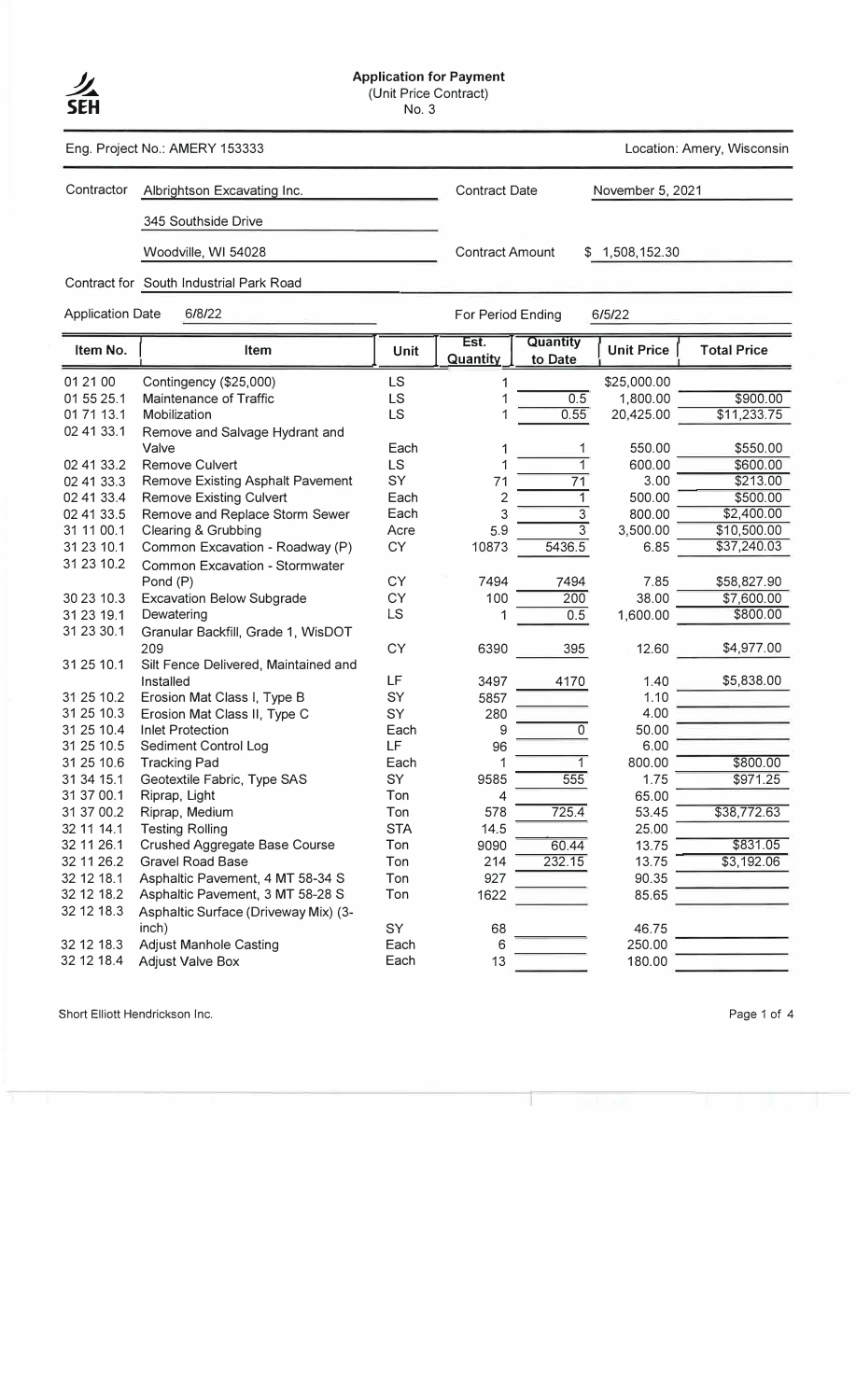|                          |                                                           |                          | Est.           | <b>Quantity</b>           |                   |                           |
|--------------------------|-----------------------------------------------------------|--------------------------|----------------|---------------------------|-------------------|---------------------------|
| Item No.                 | Item                                                      | <b>Unit</b>              | Quantity       | to Date                   | <b>Unit Price</b> | <b>Total Price</b>        |
| 32 12 50.1               | <b>Saw Cut Pavement</b>                                   | $\overline{\mathsf{LF}}$ | 721            | 181                       | 3.30              | \$597.30                  |
| 32 16 30.1               | Concrete Curb and Gutter, 30-inch                         |                          |                |                           |                   |                           |
|                          | Type D                                                    | LF                       | 2765           |                           | 12.25             |                           |
| 32 16 30.2               | Concrete Flume                                            | Each                     | $\overline{2}$ |                           | 400.00            |                           |
| 32 17 23.1               | Pavement Marking Line Epoxy, 4-inch                       |                          |                |                           |                   |                           |
|                          | Yellow                                                    | LF                       | 352            |                           | 1.65              |                           |
| 32 17 23.2               | Pavement Marking Line Epoxy, 4-inch                       |                          |                |                           |                   |                           |
|                          | White                                                     | LF                       | 1056           |                           | 1.65              |                           |
| 32 17 23.3               | Pavement Marking Arrow Epoxy,                             |                          |                |                           |                   |                           |
|                          | White                                                     | Each                     | 4              |                           | 225.00            |                           |
| 32 17 23.4               | Pavement Marking Line Epoxy, 18-inch                      |                          |                |                           |                   |                           |
|                          | White                                                     | LF                       | 36             |                           | 10.00             |                           |
| 32 17 23.5               | <b>Remove Pavement Marking</b>                            | LF                       | 409            |                           | 1.50              |                           |
| 32 92 12.1               | <b>Turf Establishment</b>                                 | SY                       | 15590          | 8000                      | 1.70              | \$13,600.00               |
| 32 92 12.2               | Wetland Seed Mix, MNDOT Mix 34-                           |                          |                |                           |                   |                           |
|                          | 171                                                       | SY                       | 3270           | 3270                      | 1.70              | \$5,559.00                |
| 33 11 00.1               | <b>Connect to Existing Water Main</b>                     | Each                     | 2              | $\overline{2}$            | 1,200.00          | \$2,400.00                |
| 33 11 00.2               | 6-inch DIP Water Service                                  | LF                       | 211            | 167.5                     | 57.65             | \$9,656.38                |
| 33 11 00.3               | 8-inch DIP Water Main                                     | LF                       | 2175           | 2198.5                    | 57.10             | \$125,534.35              |
| 33 11 00.4               | 10-inch DIP Water Main                                    | LF                       | 2462           | 2462                      | 66.90             | \$164,707.80              |
| 33 11 00.5               | 6-inch Gate Valve with Box                                | Each                     | 12             | 12                        | 1,615.00          | \$19,380.00               |
| 33 11 00.6               | 8-inch Gate Valve with Box                                | Each                     | 15             | 15                        | 2,135.00          | \$32,025.00               |
| 33 11 00.7               | 10-inch Gate Valve with Box                               | Each                     | 10             | $\overline{9}$            | 2,980.00          | \$26,820.00               |
| 33 11 00.8               | Fire Hydrant                                              | Each                     | 14             | 13                        | 4,835.00          | \$62,855.00               |
| 33 11 00.9               | Insulation, 2-inch                                        | <b>SF</b>                | 2800           | 6400<br>1                 | 4.10              | \$26,240.00               |
| 33 31 00.1<br>33 31 00.2 | <b>Connect to Existing Sanitary Manhole</b>               | Each<br>LF               | 1<br>245       | 253                       | 1,420.00          | \$1,420.00                |
| 33 31 00.3               | 6-inch Sanitary Service Pipe<br>8-inch PVC Sanitary Sewer | LF                       | 2513           | 2462                      | 35.50<br>34.05    | \$8,981.50<br>\$83,831.10 |
| 33 31 00.4               |                                                           |                          |                |                           |                   |                           |
|                          | 48-inch Sanitary Manhole - 8-foot<br>depth                | Each                     |                |                           | 3,900.00          |                           |
| 33 31 00.5               | <b>Excess Manhole Depth</b>                               | <b>VF</b>                | 9<br>22        | 9<br>11                   | 147.00            | \$35,100.00<br>\$1,617.00 |
| 33 31 00.6               | Sanitary Sewer 8-inch by 6-inch Wye                       | Each                     | 6              | $\overline{5}$            | 365.00            | \$1,825.00                |
| 33 31 00.7               | Sanitary Sewer Termination Box                            | Each                     | 6              | $\overline{\overline{3}}$ | 250.00            | \$750.00                  |
| 33 41 00.1               | Class III RCP Storm Sewer, 18-inch                        | LF                       | 1053           | 1044                      | 46.05             | \$48,076.20               |
| 33 41 00.2               | Class III RCP Storm Sewer, 30-inch                        | LF                       | 8              | 6                         | 108.00            | \$648.00                  |
| 33 41 00.3               | Class III RCP Storm Sewer, 36-inch                        | LF                       | 65             | 64                        | 116.00            | \$7,424.00                |
| 33 41 00.4               | Class III RCP Endwall, 18-inch                            | Each                     | 4              | 4                         | 1,440.00          | \$5,760.00                |
| 33 41 00.5               | Class III RCP Endwall, 30-inch                            | Each                     |                | 1                         | 2,940.00          | \$2,940.00                |
| 33 41 00.6               | Class III RCP Endwall, 36-inch                            | Each                     |                | 1                         | 3,920.00          | $\overline{3,920.00}$     |
| 33 41 00.7               | 2-foot by 3-foot Catch Basin with                         |                          |                |                           |                   |                           |
|                          | Casting                                                   | Each                     | 3              | 3                         | 2,290.00          | \$6,870.00                |
| 33 41 00.8               | Storm Sewer Manhole, 48-inch                              |                          |                |                           |                   |                           |
|                          | Diameter with Casting                                     | Each                     | 4              | 4                         | 2,900.00          | \$11,600.00               |
| 33 41 00.9               | Storm Sewer Manhole, 72-inch                              |                          |                |                           |                   |                           |
|                          | Diameter with Casting                                     | Each                     | 2              | $\overline{c}$            | 5,600.00          | \$11,200.00               |
|                          | 33 41 00.10 Pond Outlet Structure                         | LS                       |                | $\overline{1}$            | 6,730.00          | \$6,730.00                |
|                          | 33 41 00.11 Storm Sewer Bulkhead, 18-inch                 | Each                     | $\overline{2}$ | $\overline{2}$            | 600.00            | \$1,200.00                |
| 33 42 20.1               | CMP Culvert, 15-inch                                      | LF                       | 40             | 40                        | 57.00             | \$2,280.00                |
| 33 42 20.2               | CMP Culvert, 24-inch                                      | LF                       | 5              | $\overline{5}$            | 200.00            | \$1,000.00                |
| 33 42 20.3               | CMP AEW, 15-inch                                          | Each                     | $\overline{c}$ | $\overline{2}$            | 225.00            | \$450.00                  |
| 33 42 20.4               | <b>Connect to Existing Culvert</b>                        | Each                     |                | $\mathbf{1}$              | 835.00            | \$835.00                  |
| 33 42 20.5               | Remove and Reinstall AEW                                  | Each                     |                | 0.5                       | 750.00            | \$375.00                  |

T

Short Elliott Hendrickson Inc.

Page 2 of 4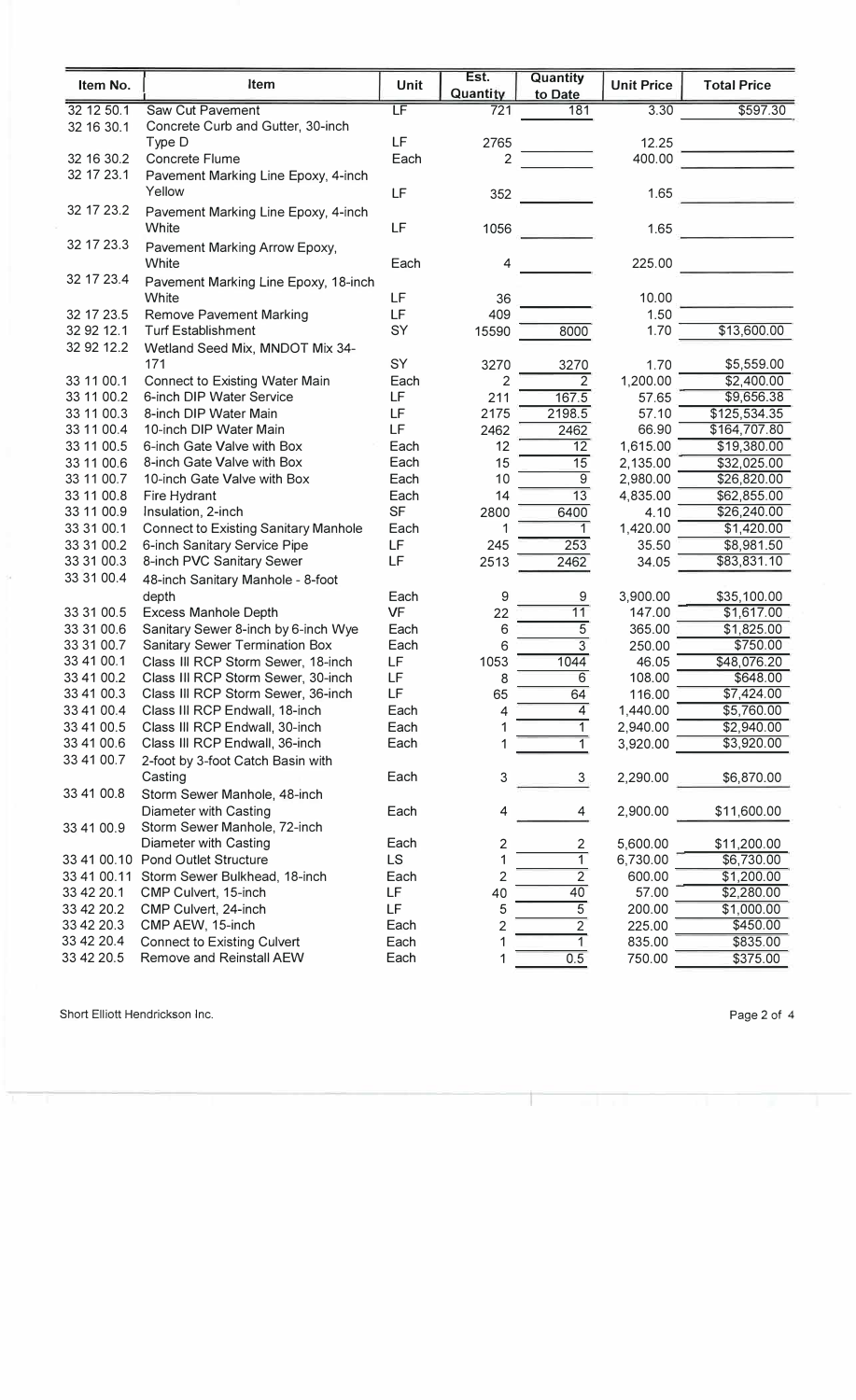| Item No.                     | <b>Item</b>                   | Unit | Est.<br>Quantity | Quantity<br>to Date | <b>Unit Price</b> | <b>Total Price</b> |
|------------------------------|-------------------------------|------|------------------|---------------------|-------------------|--------------------|
| 33 42 20.6                   | 18-inch RCP Culvert, Class IV |      | 123              | 128                 | 52.00             | \$6,656.00         |
| 34 41 40.1                   | <b>Signs</b>                  | SF   | 26.75            |                     | 75.00             |                    |
| 34 41 40.2                   | Street Name Sign              | Each |                  |                     | 400.00            |                    |
| <b>Total Contract Amount</b> |                               |      |                  |                     |                   | \$927,610.29       |

 $\epsilon$ 

T

 $\overline{\mathcal{A}}$ 

Short Elliott Hendrickson Inc. **Page 3 of 4**